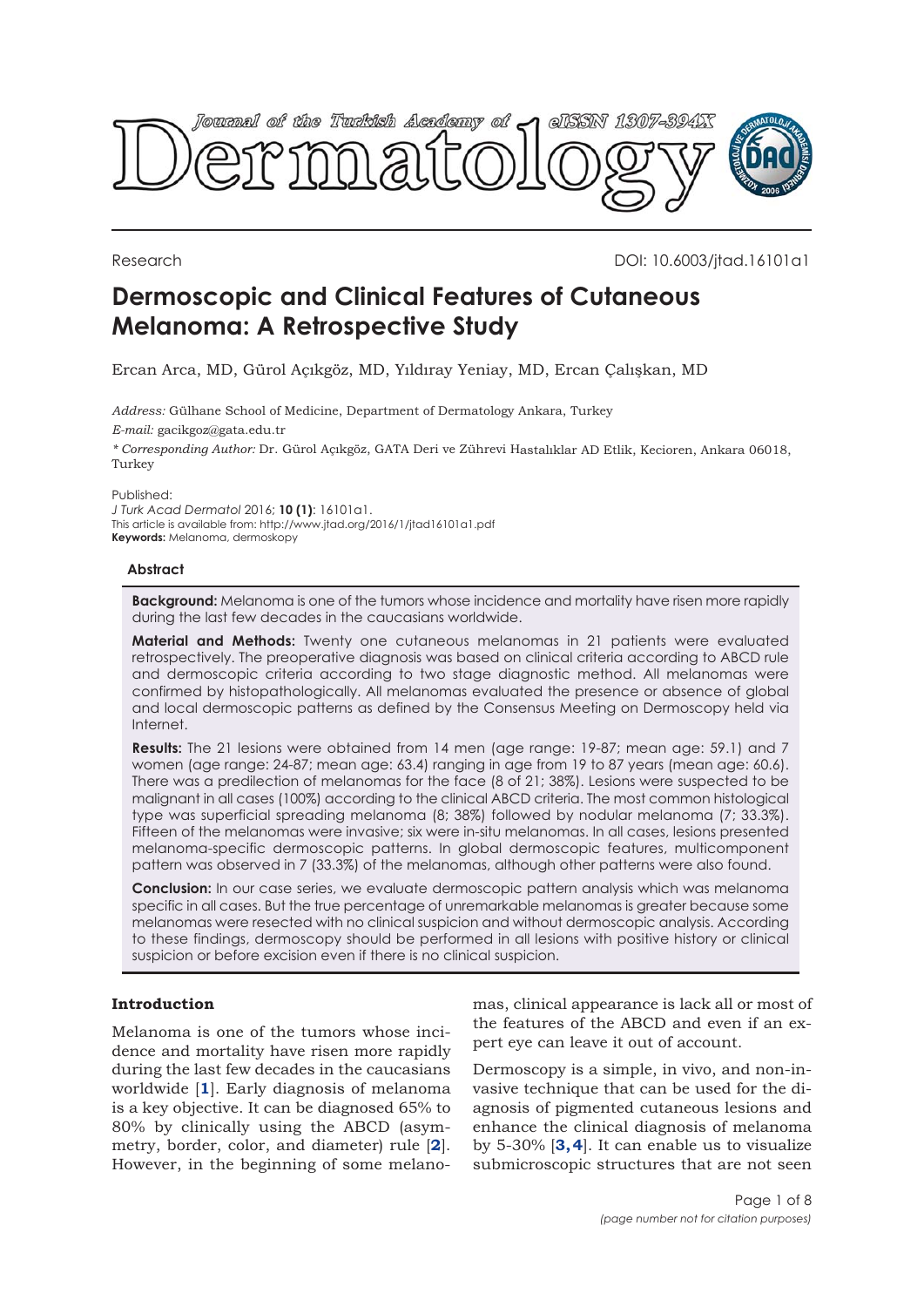<span id="page-1-0"></span>*J Turk Acad Dermato*l 2016; **10 (1)**: 16101a1. http://www.jtad.org/2016/1/jtad16101a1.pdf

|  |  |  |  | Table 1. Clinicopathologic Characteristics of Our Cases |  |  |  |
|--|--|--|--|---------------------------------------------------------|--|--|--|
|--|--|--|--|---------------------------------------------------------|--|--|--|

**Table 2.** Dermoscopic Characteristics of Our Series

| <b>Variable</b>          | Frequency      | $\%$        | <b>Variables</b>          | Frequency      | $\%$ |
|--------------------------|----------------|-------------|---------------------------|----------------|------|
| <b>Sex</b>               |                |             | Dermoscopic criteria      |                |      |
| Male                     | 14             | 66.6        | presence                  | 21             | 100  |
| Female                   | $\overline{7}$ | 33.3        | Global pattern            |                |      |
| <b>Site</b>              |                |             | Multicomponent            | 7              | 33.3 |
| Face                     | 8              | 38          | Reticular                 | 6              | 28.6 |
| Back                     | 5              | 23.8        | Non-specific              | 3              | 14.3 |
| Trunk                    | 4              | 19          | Reticuloglobular          | 2              | 9.5  |
| Acral                    | 3              | 14.3        | Reticulohomogeneous       | $\mathbf{1}$   | 4.8  |
| Extremity                | $\mathbf{1}$   | $\mathbf 5$ | Homogeneous               | $\mathbf{1}$   | 4.8  |
| <b>ABCD</b> criterias    |                |             | Paralel ridge             | $\mathbf{1}$   | 4.8  |
| Presence                 | 16             | 76          | Color                     |                |      |
| Absent                   | 5              | 24          | <b>Brown</b>              | 9              | 42.8 |
| <b>Size</b>              |                |             | <b>Black</b>              | 4              | 19   |
| $< 10$ mm                | $\overline{4}$ | 19          | Blue-gray                 | 3              | 14.3 |
| $>10$ mm                 | 17             | 81          | White                     | 3              | 14.3 |
| Elavation                |                |             | Red                       | 2              | 9.5  |
| Flat                     | 8              | 38          | <b>Atypical pigment</b>   |                |      |
| Palpable                 | $\overline{4}$ | 19          | network                   |                |      |
| Nodular                  | 9              | 42          | Absent                    | 9              | 42.8 |
| <b>Type</b>              |                |             | Present                   | 12             | 57.2 |
| <b>SSM</b>               | 8              | 38          | <b>Irregular dots</b>     |                |      |
| NM                       | $\overline{7}$ | 33.3        | Absent                    | 13             | 61.9 |
| <b>LMM</b>               | $\overline{4}$ | 19          | Present                   | 8              | 38.1 |
| AcralM                   | $\overline{2}$ | 9.6         | <b>Irregular globules</b> |                |      |
| <b>Breslow thickness</b> |                |             | Absent                    | 12             | 57.2 |
| $\leq 1$ mm              | 8              | 38          | Present                   | 9              | 42.8 |
| $>1$ mm                  | 13             | 62          | <b>Irregular streaks</b>  |                |      |
| <b>Clark level</b>       |                |             | Absent                    | 11             | 52.4 |
| $\mathbf I$              | $\overline{4}$ | 19          | Present                   | 10             | 47.6 |
| $\rm II$                 | $\overline{4}$ | 19          | Hypopigmentation          |                |      |
| $\rm III$                | 6              | 28.6        |                           |                |      |
| ${\rm IV}$               | $\overline{4}$ | 19          | Absent                    | 8              | 38.1 |
| V                        | 3              | 14.3        | Present                   | 13             | 61.9 |
| Ulceration               |                |             | 50% regression            |                |      |
| Absent                   | 15             | 71.4        | Absent                    | 14             | 66.6 |
| Present                  | 6              | 28.6        | Present                   | $\overline{7}$ | 33.3 |
| <b>Nevus</b>             |                |             | <b>Blueish-veil</b>       |                |      |
| Absent                   | 16             | 76          | Absent                    | 11             | 52.4 |
| Present                  | 5              | 24          | Present                   | 10             | 47.6 |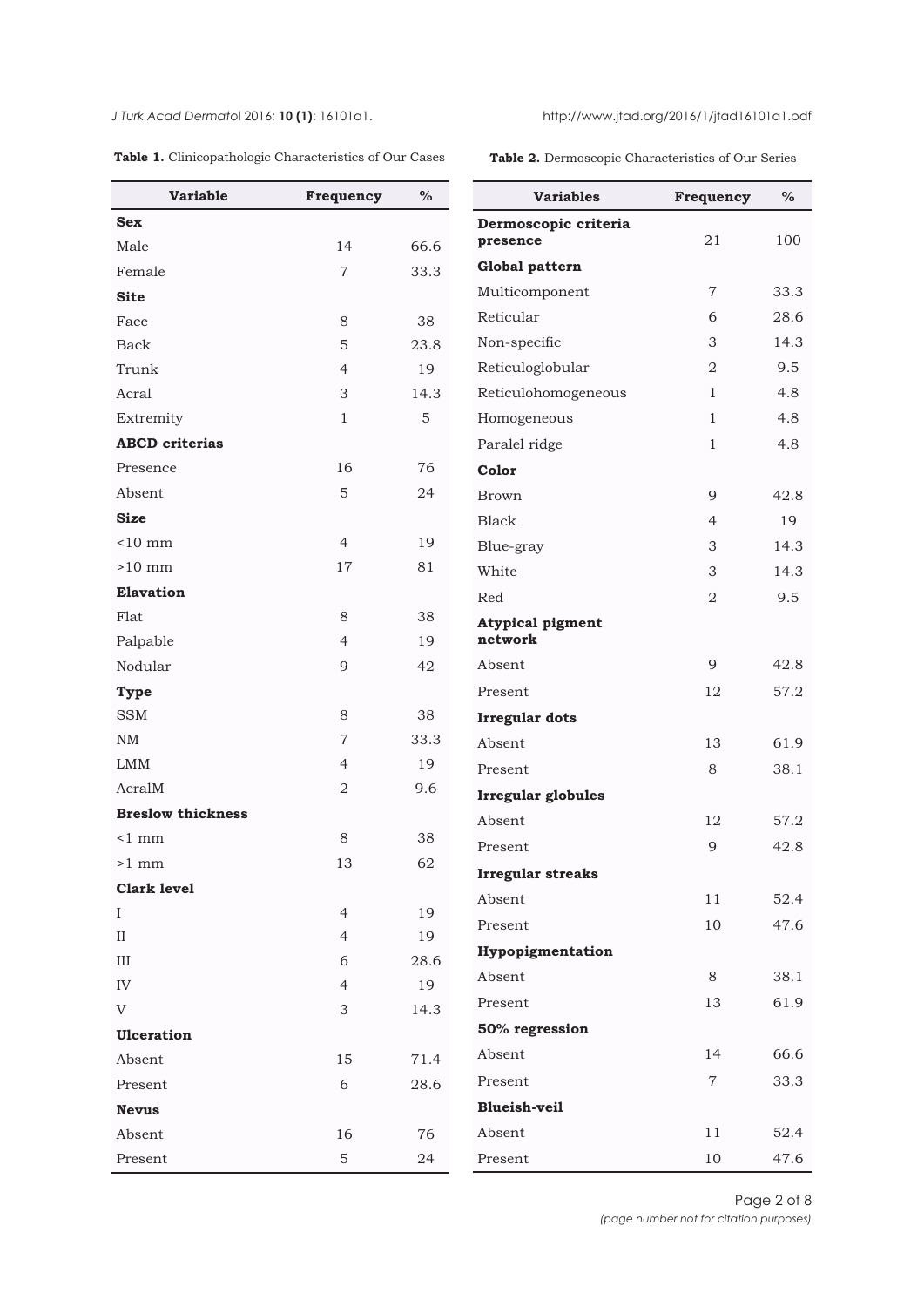<span id="page-2-0"></span>*J Turk Acad Dermato*l 2016; **10 (1)**: 16101a1. http://www.jtad.org/2016/1/jtad16101a1.pdf



Figure 1A. A case of representative of multicomponent melanoma



**Figure 1B.** Dermoscopic view of irregular pigmented network and color variation.



**Figure 1C.** Dermoscopic view of irregular pigmented network, irregular dots and globules, regression areas, blue-gray veil

by naked eye. It is based on the identification of colors and structures that show a surprisingly strong histopathological correlation. Dermoscopic structures and terminology has standardized by the Consensus Meeting on Dermoscopy and two stage dermoscopic diagnostic method designed to define whether a pigmented lesion is melanocytic or non-melanocytic in first step and, in the second step, if the lesion is melanocytic, this method define its malignant potential by using 4 different algorithms (pattern analysis, 7-point checklist, Menzies method, ABCD rule) [**[5](#page-7-0)**].

In this cross-sectional retrospective study, the aim was to evaluate the dermoscopic features of cutaneous melanomas diagnosed by clinically, dermoscopily and histopathologically.

### **Material and Methods**

Twenty one cutaneous melanomas in 21 patients who were attended to Gülhane Military Medical Academy, School of Medicine, Department of Dermatology between January 2007 and June 2010 were evaluated retrospectively. The preoperative diagnosis was based on clinical criteria according to ABCD rule and dermoscopic criteria according to two stage diagnostic method. All melanomas were confirmed by histopathologically. The clinical characteristics (age, sex, localization, size), dermoscopic features and histopathological characteristics (histologic type, Breslow thickness, Clark level, ulcerations and nevus) were recorded and all melanomas photographed by dermoscopy.

Dermoscopic images of all the melanomas obtained at the examination using dermoscopy system (Photofinder®; Bad Birnbach, Germany) and all images captured with a digital camera (Nikon® DSLR D50; Nikon, Tokyo, Japan) equipped with a dermoscopic device (Dermlite® II Pro; 3Gen, San Juan Capistrano, CA, USA). All melanomas evaluated the presence or absence of global and local dermoscopic patterns as defined by the Consensus Meeting on Dermoscopy held via Internet.

Clinicopathologic and dermoscopic structures are analyzed by descriptive statistics in order to define frequencies of these variables.

# **Results**

The 21 lesions were obtained from 14 men (age range: 19-87; mean age: 59.1) and 7 women (age range: 24-87; mean age: 63.4) ranging in age from 19 to 87 years (mean age: 60.6). There was a predilection of melanomas for the face (8 of 21; 38%)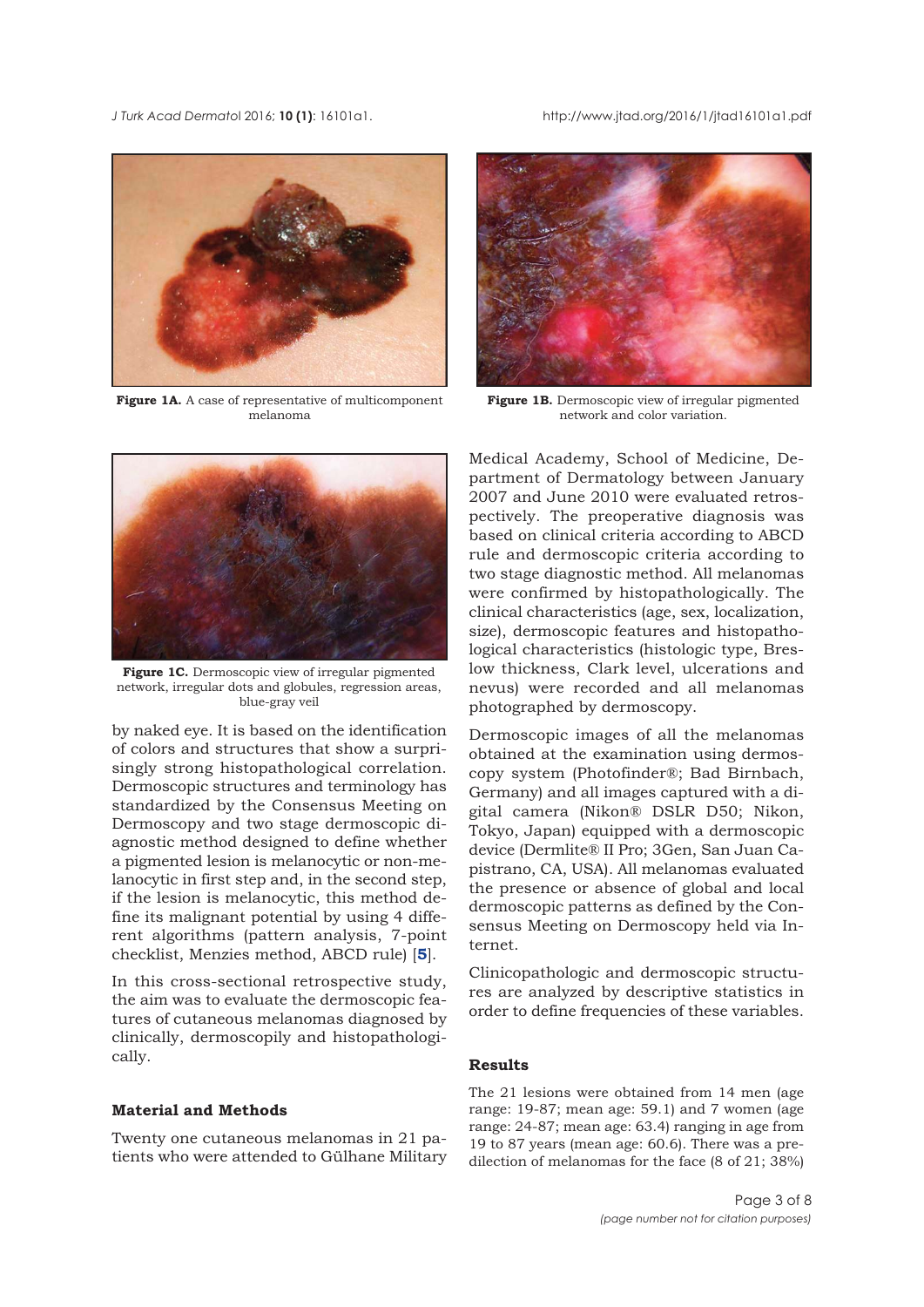<span id="page-3-0"></span>*J Turk Acad Dermato*l 2016; **10 (1)**: 16101a1. http://www.jtad.org/2016/1/jtad16101a1.pdf



**Figure 2A.** A case of multicomponent melanoma with superficial spreading melanoma

and followed by back (5 of 21; 23.8%), trunk (4 of 21; 19%), acral region (3 of 21; 14.3%) and extremities (1 of 21; 5%). Lesions were suspected to be malignant in all cases (100%) according to the clinical ABCD criteria.

The most common histological type was superficial spreading melanoma (8; 38%) followed by nodular (7; 33.3%), lentigo maligna melanoma (4; 19%) and acral melanoma (2; 9.5%). Fifteen of the melanomas were invasive; six were in-situ melanomas. Eight of them were <1 mm and 13 were >1 mm in Breslow thickness (**[Table 1](#page-1-0)**).

In all cases, lesions presented melanoma-specific dermoscopic patterns. In global dermoscopic features, multicomponent pattern was observed in 7 (33.3%) of the melanomas, although other patterns were also found like reticular (6; 28.6%), non-specific (3; 14.3%), reticuloglobular (2; 9.5%), reticulohomogeneous (1; 4.8%), homogeneous (1; 4.8%), and parallel ridge (1; 4.8%) patterns. In local characteristics, we observed hypopigmented areas (61.9%), atypical pigment network (57.2%), irregular streaks (47.6%), blue-grayish veil (47.6%), irregular globules (42.8%), irregular dots (38.1%) and regression structures (33.3 %) (**[Table 2](#page-1-0)**) (**Figures [1A,](#page-2-0) [B](#page-2-0) and [C,](#page-2-0) 2A and B, [3A](#page-4-0) and [B,](#page-4-0) [4A](#page-5-0) and [B](#page-5-0)**).

# **Discussion**

Melanoma is one of the tumors whose incidence and mortality have risen more rapidly during the last few decades in the world. It is currently the fifth most frequently diagnosed cancer in men and the sixth most frequent diagnosed cancer in woman in the United States [**[6](#page-6-0)**]. Early diagnosis of melanoma is a key



**Figure 2B.** Dermoscopic view

objective and improvements in art of diagnostic technology during the last 25 years enabled us to establish more acquired melanoma diagnosis [**[7, 8](#page-7-0)**]. Dermoscopy is a simple, in vivo, and non-invasive technique that can be used for the diagnosis of melanocytic or nonmelanocytic pigmented lesions [**[9](#page-7-0)**]. This diagnostic technology enabled us to visualize submicroscopic structures with strong histopathological correlation that are not seen by naked eye. In a meta-analysis performed by *Vestergaard* et al. demonstrate that, dermoscopy has a superior diagnostic accuracy than naked-eye examination with a 15.6 times higher odds ratio [**[10](#page-7-0)**].

Our aim was to evaluate the dermoscopic features of cutaneous melanomas diagnosed by clinically, dermoscopily and histopathologically. We analyzed the dermoscopic characteristics of 21 primary cutaneous melanomas of which 8 were thin and 13 were thick melanomas. There was a predilection of melanomas for the face (8 of 21; 38%) and followed by back (5 of 21; 23.8%), trunk (4 of 21; 19%), acral region (3 of 21; 14.3%) and extremities (1 of 21; 5%) in our series. In the basis of melanoma, there is a female predominance in the incidence of melanoma on the lower limb and a male predominance in the incidence of melanoma on the trunk [**[11](#page-7-0)**]. According to these results, we also observed more melanomas on trunk and back due to male predominance in our case series.

In our study, the most common histological type was superficial spreading melanoma (8;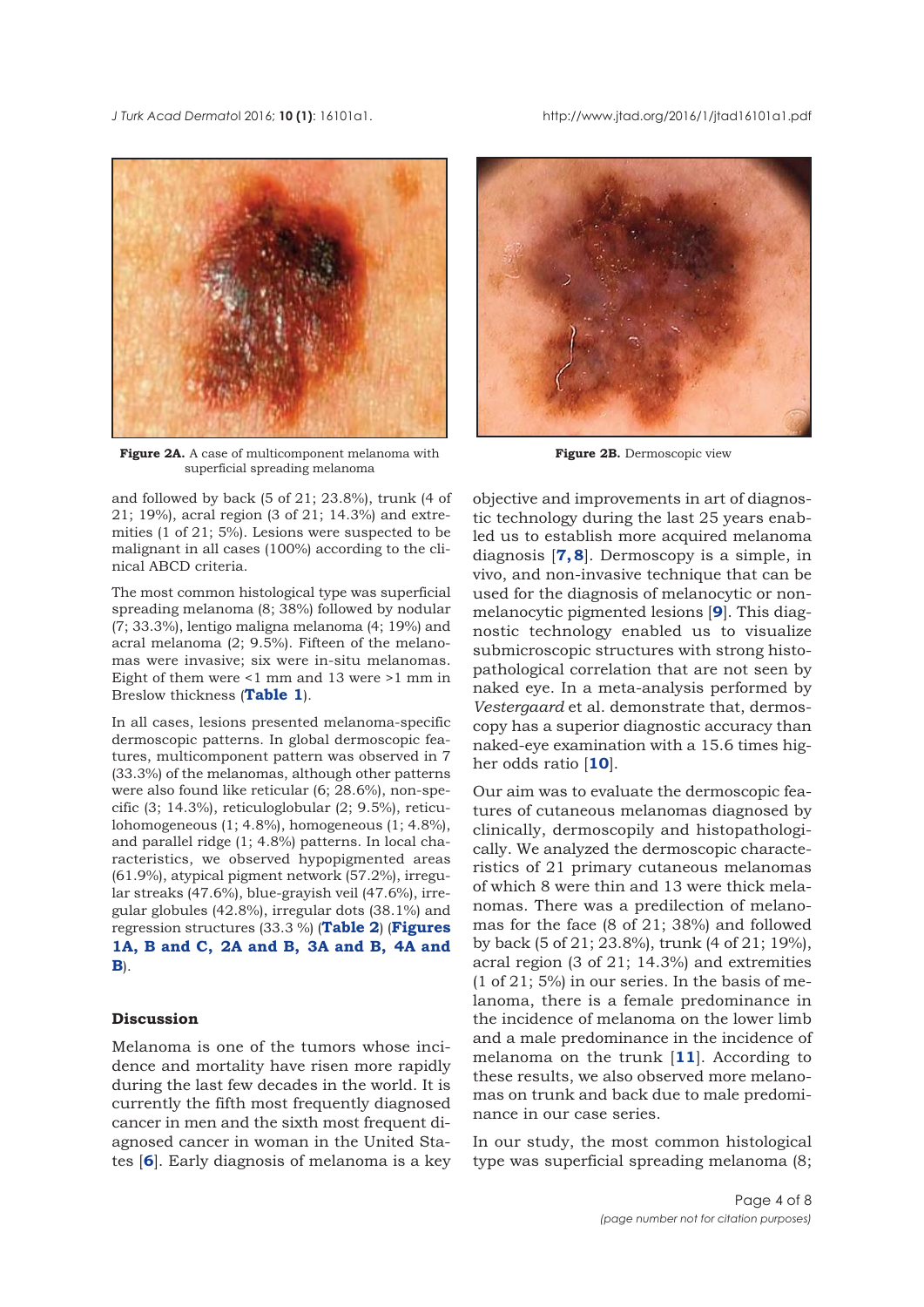<span id="page-4-0"></span>*J Turk Acad Dermato*l 2016; **10 (1)**: 16101a1. http://www.jtad.org/2016/1/jtad16101a1.pdf



**Figure 3A.** A case of nodular melanoma on a back of a patient

38%) followed by nodular melanoma (7; 33.3%), lentigo maligna melanoma (4; 19%) and acral melanoma (2; 9.5%). But histological types of melanomas are changing according to ethnic differences among patients. *Cormier* et al. investigated these differences in US population and reported that superficial spreading melanoma was the most common histologic subtype for all races/ethnicities including white, Hispanic, African American, American Indian and Asian/Pacific islander [[12](#page-7-0)]. They also emphasized that acral lentiginous melanoma was more common in African American and Asian/Pacific islander. These results are supported by a recent study conducted by *Chi* et al. in Chinese population. They evaluated 522 patients with melanoma and reported that they observed 218 cases (41.8%) of acral lentiginous melanoma (ALM), 118 (22.6%) of mucosal melanoma (MCM), 103 (19.7%) of nodular melanoma (NM), 33 (6.3%) of superficial spreading melan oma (SSM), 47 (9%) of unclassifiable disease, 3 (0.6%) of lentigo maligna melanoma (LMM) in ethnic Chinese [**[13](#page-7-0)**].

In dermoscopic evaluation, pattern analysis enabled us to recognize dermoscopic structures (global or local) that were melanoma specific in all (100%) cases. In a recent study, *Troya-Martin* et al. [**[14](#page-7-0)**] found the melanoma specific findings in 93% of their cases. They emphasized that the true percentage of unremarkable melanomas is greater because of melanomas that were resected with no clinical suspicion and without dermoscopic



**Figure 3B.** Dermoscopic view

analyze did not included in their study. Differences between two studies could be explained by two factors. First, we didn't perform enough dermoscopy without any clinical suspicion and second, we hadn't analyzed enough number of melanomas to encounter unremarkable melanoma.

As for global dermoscopic characteristics, the multicomponent pattern was the most common presentation, reported in 7 (33.3%) of our cases (**[Figures 1A,](#page-2-0) [B](#page-2-0) and [C](#page-2-0)**). Multicomponent pattern is defined by presence of three or more distinct structures within the same lesion. Although it is also observed in benign lesions, these structures tend to be atypical or irregular with asymmetric distribution in melanomas [**[15](#page-7-0)**]. *Troya-Martin* et al. [**[14](#page-7-0)**]. also implies that multicomponent pattern was the most common pattern and their proportion (71%) was much higher than our results. These variable results could be explained by two differences between these studies. In our study we have more facial and acral lesions than their study (52.3% versus 15.5%) which reduce to encounter a multicomponent pattern in lesions. Second, in another point of view, they didn't clarified if they observed reticulohomogeneous or reticuloglobular patterns which could be over diagnosed as multicomponent pattern. In another study *Carrera* et al. investigated dermoscopic structures of early stage melanomas and reported that they didn't encounter any multicomponent pattern in their case series [**[16](#page-7-0)**]. It can be assumed that melanoma is starting to form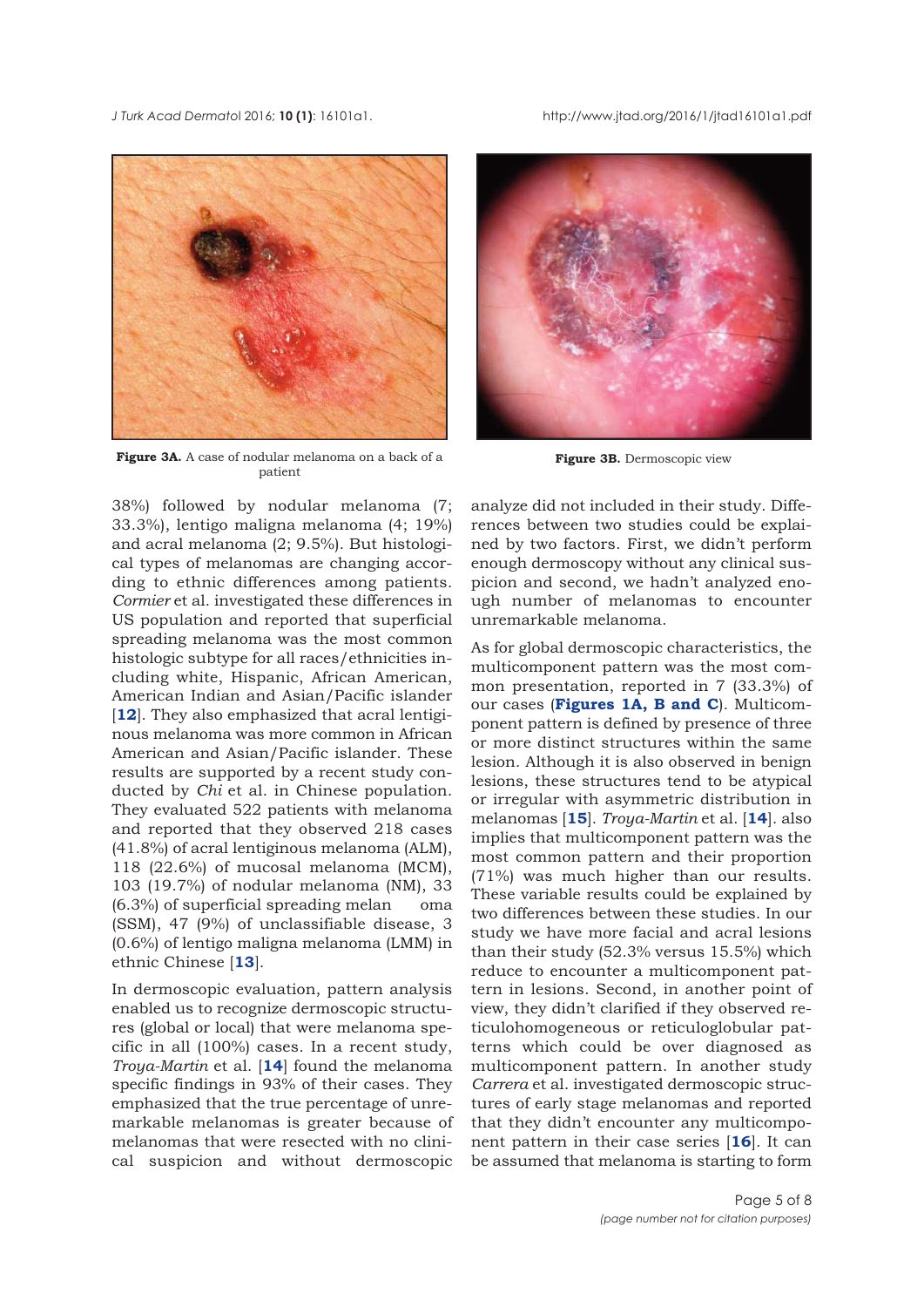<span id="page-5-0"></span>*J Turk Acad Dermato*l 2016; **10 (1)**: 16101a1. http://www.jtad.org/2016/1/jtad16101a1.pdf



**Figure 4A.** A pigmented lesion of LMM on the face

a multicomponent pattern by advancing to higher stages. Another study conducted by *Rubegni* et al. also support our results by demonstrating that melanomas greater than 1 mm thick had a great randomness in the disposition of pattern components than melanomas less than 1 mm thick [**[17](#page-7-0)**]. Cases with different global dermoscopic patterns from our study were demonstrated (**[Figures 2A](#page-3-0) and [B,](#page-3-0) [3A](#page-4-0) and [B,](#page-4-0) 4A and B**).

Non-specific global patterns were seen approximately 7-8% of the melanomas [**[14, 18](#page-7-0)**]. Our data support these result with a higher proportion (14.3%) due to side specific differences of dermoscopic features as mentioned before. *Carrera* et al. also mentioned that non-specific global patterns seen 13% of early stage melanomas [**[16](#page-7-0)**]. According to these studies, all clinical suspicious lesions with non-specific global patterns should be resected for histopathologic evaluation to exclude melanoma.

Besides global patterns, local dermoscopic features are very helpful to make diagnosis of melanomas. One of the most pronounced local dermoscopic features was atypical pigment network which was observed 57.2% of melanomas in our case series. Like our results, *Troya-Martin* et al. [**[14](#page-7-0)**] reported that they observed this feature 57% of their case series. Atypical network is characterized by a prominent, irregular mesh-like network of variable sized, broadened, and hyperpigmented lines, with often an abrupt cut-off at the periphery [**[19](#page-7-0)**]. These mesh like structures developed by melanocytic pigmentation or melanin in keratinocyte along the rete ridges. Although atypical network is observed in both



**Figure 4B.** Pigmented lesion showing a pseudonetwork with slate gray rhomboidal structures, and annular-granular structures

melanomas and dysplastic nevi, thick and irregular mesh like structures with an abrupt cut off are more prominent in melanomas [**[14,](#page-7-0) [15](#page-7-0)**]

Irregular globules and dots are brown or black spherical or ovoid structures with variable diameters. According to their size, structures less than 0.1 mm referred as dots, and structures greater than 0.1 mm referred as globules [**[15](#page-7-0)**]. In our study, we observed irregular globules and dots in 42.8% and 38.1% of melanomas, respectively. Dots represent localized pigment accumulation in the epidermis. In benign lesions, dots tend to be in central position and are regular in size, shape, and distribution. In dysplastic nevi or melanomas, they also occur in the periphery or near the edge of the lesion, vary in size and shape with irregular distribution [**[19](#page-7-0)**]. Globules represent nests of pigmented cells within the dermal papillae. In benign lesions, globules are regular in size and shape and quite evenly distributed, but in melanomas they tend to vary in size, color, and shape, and they are irregularly distributed and frequently found in the periphery of lesions [**[19, 20](#page-7-0)**]. According to these structural properties, irregular dots and globules near the edge of the lesion should be considered as high risk for melanoma.

Streaks are brown to black radially and symmetrically or asymmetrically arranged parallel linear and tapered pigmentary extensions occurring at the edges of the lesions [**[19](#page-7-0)**]. Although it is also observed in benign lesions like Spitz/Reed nevus, these structures tend to be irregular distribution in melanomas. Irregular streaks may be a very subtle feature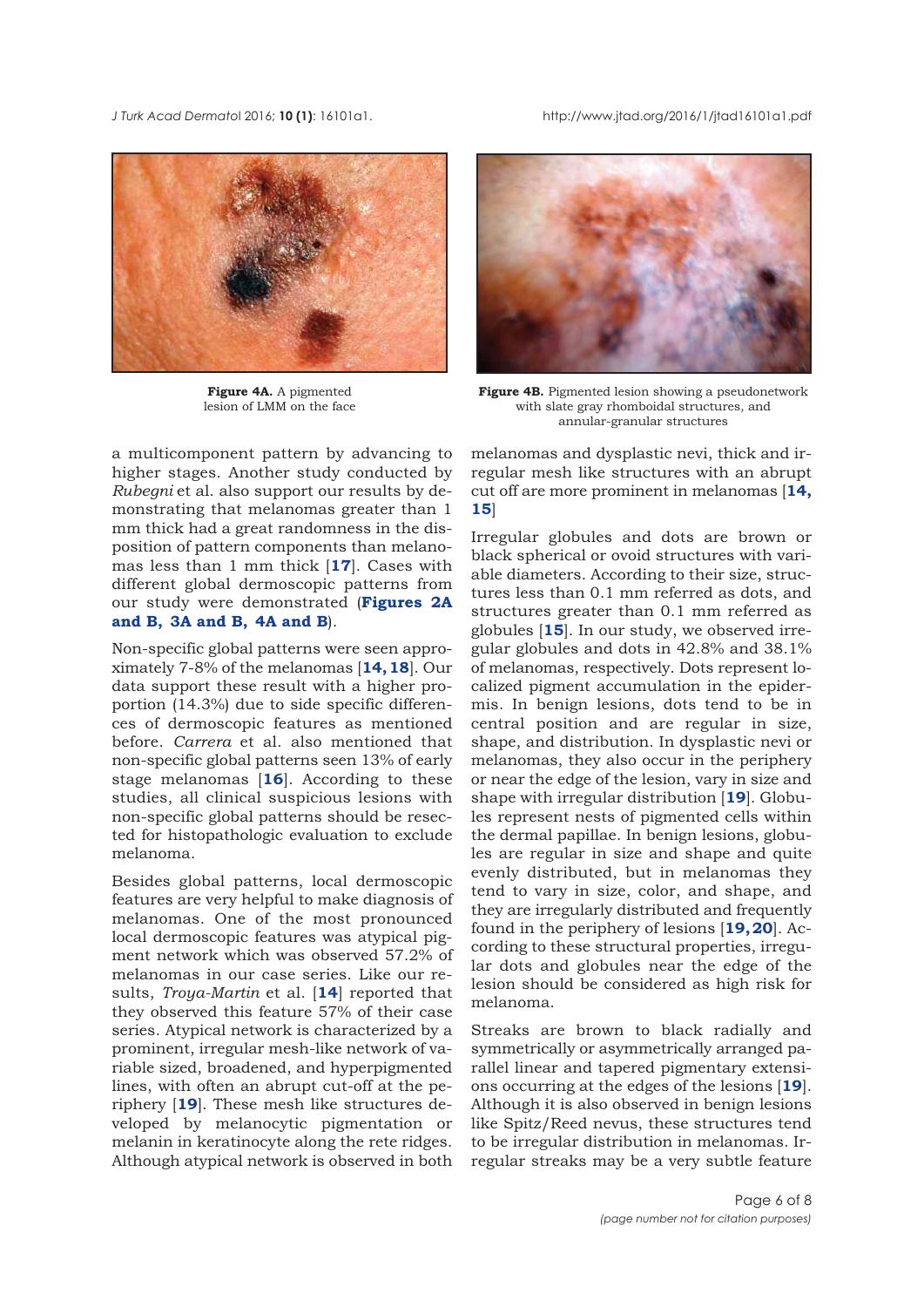<span id="page-6-0"></span>in melanomas with a specificity up to 96% [[19](#page-7-0)]. Histologically, streaks represent radially orientated nests of pigmented melanocytes within the epidermis and the dermoepidermal junction, with a prominent transepidermal melanin extension [**[19](#page-7-0)**]. Although it was reported as an uncommon structure in melanomas, we observed irregular streaks in 47.6% of our melanomas [**[14](#page-7-0)**]. According to these results, it could be assumed that irregular streaks considered as high risk for melanoma in our clinic and dermoscopy was performed more frequently in melanocytic lesions with these structures. Our findings suggested that, suspicious melanocytic lesions with irregular streaks should be considered as high risk for melanoma.

Blueish-veil is an irregularly marginated, confluent blue pigmentation with overlying, white, ground-glass haze [**[15](#page-7-0)**]. Histologically, bluish-veil represents compact aggregation of pigmented tumor cells in the superficial dermis in combination with compact orthokeratosis, acanthosis and hypergranulosis [**[15](#page-7-0)**]. We observed blueish-veil in 47.6% of the melanomas in our series. Like our results, *Troya-Martin* et al. [**[14](#page-7-0)**]. reported that they identified this feature 42% of their series. Although it has been reported in nonmelanocytic lesions, this structure is very characteristic for melanomas [**[21](#page-7-0)**]. For instance, *Ferrari* et al. reported that they observed blueish-veil in all their cases consist of limited number of patients with vulvar melanomas [**[22](#page-7-0)**].

In dermoscopy, hypopigmentation refers pigment decreasing within a melanocytic lesion. In benign lesions this feature is regular and symmetrically located, but in melanomas hypopigmentation have an irregular distribution and tend to be located at the periphery [**[15, 19](#page-7-0)**]. Although *Troya-Martin* et al. [**[14](#page-7-0)**] identified this structure 86% of their series, we observed in 61.9% of our melanomas. In order to explain these differences and identify real frequency of this structure in melanomas, case series with large number of melanomas required.

Regression areas are white scar-like depigmentation which is often combined with bluegray peripheral zone and peppering.2 Although regression structure in melanocytic lesions is suggestive of melanoma, it is also observed benign lesions or nonmelanocytic lesions [**[14](#page-7-0)**]. Histopathologically this structure represents, irregularly distributed fibrosis secondary to infiltration of tumor nests by inflammatory cells, melanin incontinence, and dilated capillaries within a thickened papillary dermis [**[19](#page-7-0)**]. According to pathogenesis, this structure could be underestimated histologically, but in lesions with more than 50% regression area histologic correlation is more evident [**[14](#page-7-0)**]. In our case series, we identified regression area comprising at least 50% of the lesion in 33.3% of our melanomas. Melanocytic lesions with more than 50% regression area should be considered as high risk for melanoma. These lesions should be completely excised and dermoscopic structures should be reported to the pathologist [**[14](#page-7-0)**].

In conclusion, dermoscopy is a simple, in vivo, and non-invasive technique that makes possible more accurate diagnosis of melanoma. Although we have short number of patients to make any conclusion about dermoscopic features, our data was supported by previous studies. In our case series, we evaluate dermoscopic pattern analysis which was melanoma specific in all cases. But the true percentage of unremarkable melanomas is greater because some melanomas were resected with no clinical suspicion and without dermoscopic analysis. According to these findings, dermoscopy should be performed in all lesions with positive history or clinical suspicion or before excision even if there is no clinical suspicion.

#### **References**

- 1. Bosetti C, La Vecchia C, Naldi L, Lucchini F, Negri E, Levi F. Mortality from cutaneous malignant melanoma in Europe. Has the epidemic levelled off? Melanoma Res 2004; 14: 301-309. PMID: 15305162
- 2. Grin CM, Kopf AW, Welkovich B, Bart RS, Levenstein MJ. Accuracy in the clinical diagnosis of malignant melanoma. Arch Dermatol 1990; 126: 763-766. PMID: 2189362
- 3. Mayer J. Systematic review of the diagnostic accuracy of dermatoscopy in detecting malignant melanoma. Med J Aust 1997; 167: 206-210. PMID: 9293268
- 4. Bafounta ML, Beauchet A, Aegerter P, Saiag P. Is dermoscopy (epiluminescence microscopy) useful for the diagnosis of melanoma? Results of a meta-analysis using techniques adapted to the evaluation of diagnostic tests. Arch Dermatol 2001; 137: 1343-1350. PMID: 11594860
- 5. Argenziano G, Soyer HP, Chimenti S, et al. Dermoscopy of pigmented skin lesions: results of a consen-